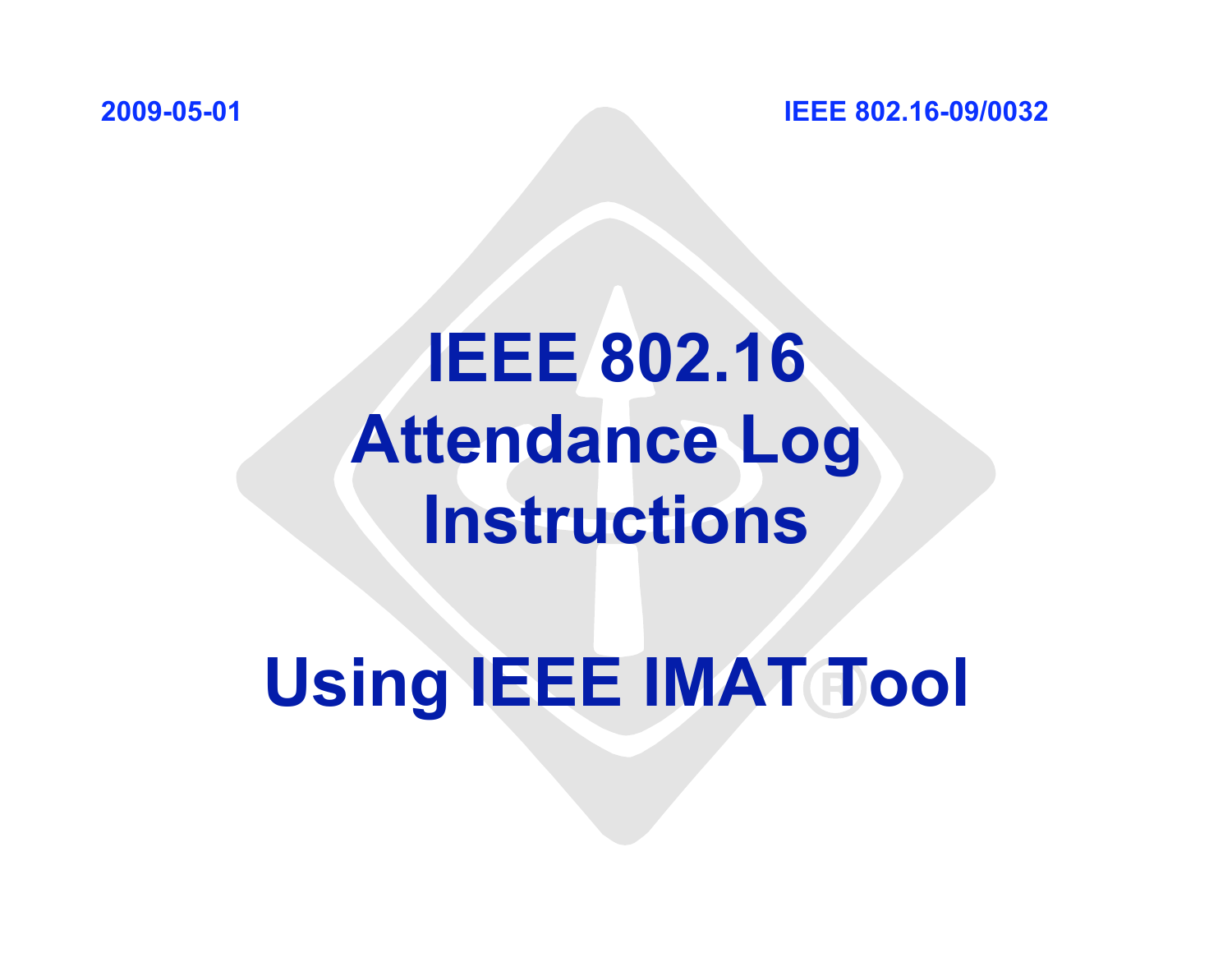## **Intro**

**There are four steps to using this system, only one of which is recurring – the first three are onetime.** 

#### **Prior to or during the meeting**

- 1. (one time) Get a free Web Account if you don't already have one. Keep your contact data in this area up to date.
- 2. (one time) Add 802.16 to your Interest Areas in myProject if you haven't done so already (it's up to you to keep this updated as needed)

#### **During the Meeting**

- 3. Log onto IMAT <[http://attendance.wirelessman.org>](http://attendance.wirelessman.org)
- 4. (Each Meeting Breakout) Register your attendance and affiliation

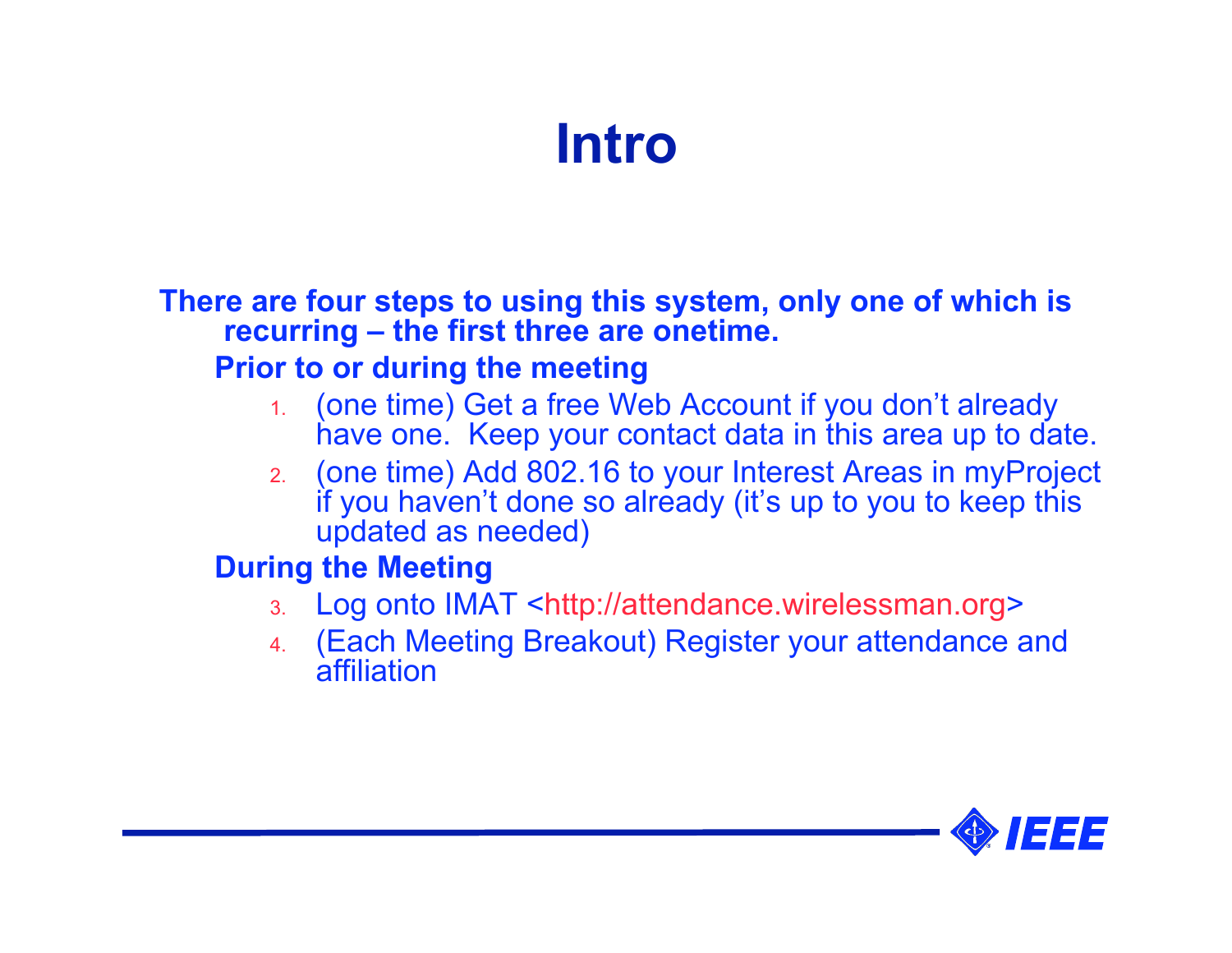## **Step 1: Get a free Web Account**

- **If you** *already* **have an IEEE Web Account you can skip to the next step**
- **Otherwise log onto <http://development.standards.ieee.org> and click on the link to get a Web Account**



#### Welcome to IEEE Standards Development Online, the Standards Association's electronic tool for managing your projects

Please use your IEEE Web Account username and password to begin using this system

An IEEE Web Account provides IEEE members, IEEE-SA Members and other valued customers access to a variety of IEEE online services

| Username: |  |
|-----------|--|
| Password: |  |

Need an IEEE Web Account or forget your username or password?

Note: IEEE uses Cookies for Web Account Registration, Change Password and Recover Username/Password

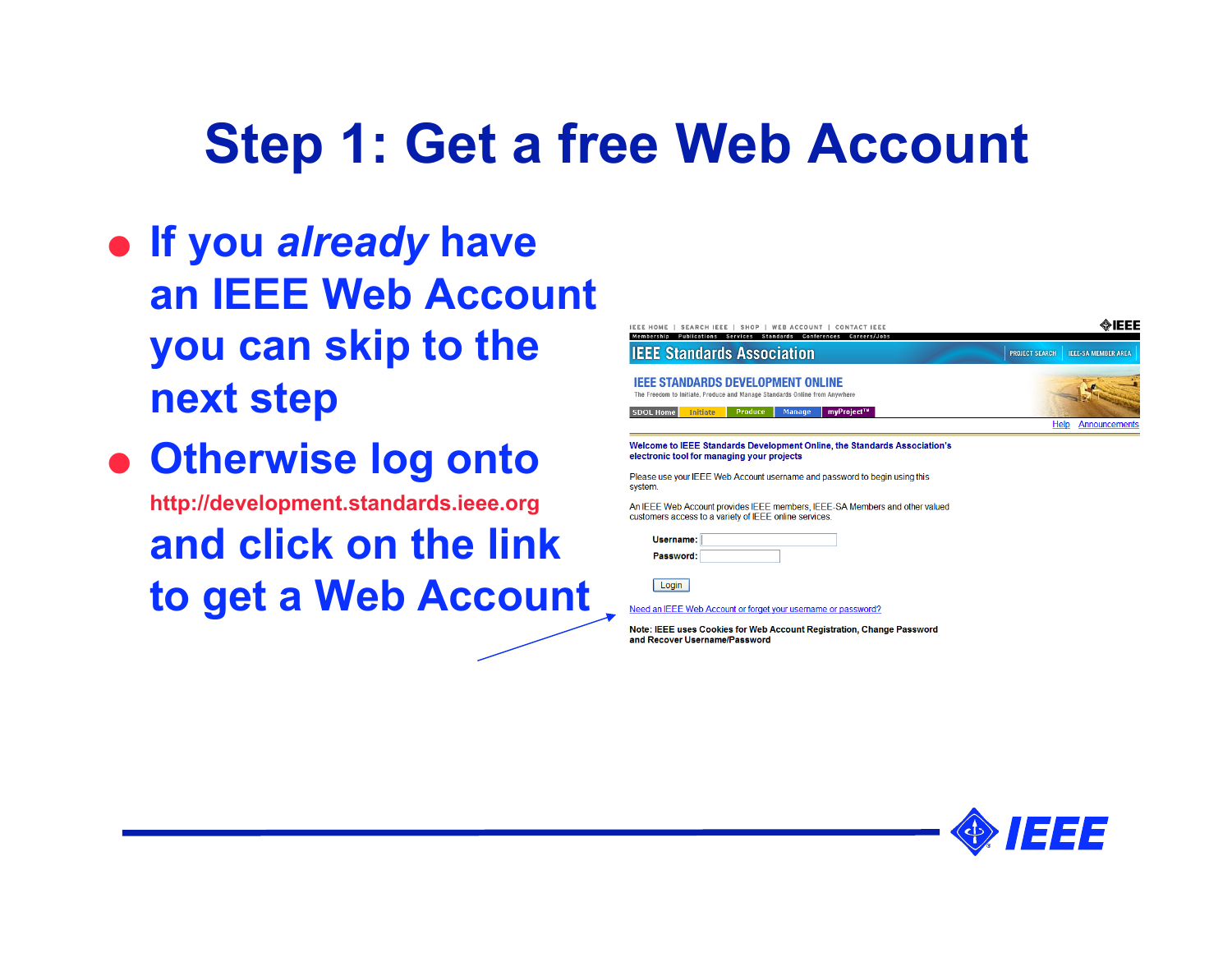# **Step 2: Add 802.16 as a myProject Interest Area**

#### **Go to**

**<http://development.standards.ieee.org>**

- **and enter your Username (Web Account ID) and password to get into myProject**
- **If you have already selected your Interest Areas in myProject, you may skip this step; otherwise….**
- **Select** *Manage Activity Profile* **and drill down to select the 802.16 "Broadband Wireless Access Working Group"**
- **You will need to specify your affiliation**
- E IEEE Computer Society
	- $\Box$  Design Automation
	- + □ Environmental Assessment Standards Committee
		- Foundation for Intelligent Physical Agents
	- $\pm$   $\Box$  Information Assurance
	- □ Ø Local and Metropolitan Area Networks
		- □ TV Whitespace ECSG
		- **E E** Higher Layer LAN Protocols Working Group
		- $\boxplus$   $\boxminus$  Logical Link Working Group
		- $\boxplus$   $\boxminus$  Ethernet Working Group
			- □ Token Ring Working Group
		- $\boxplus$   $\boxminus$  Wireless LAN Working Group
		- E Wireless Personal Area Network (WPAN) Working Group
		- **E** Ø Broadband Wireless Access Working Group
		- $\boxplus$   $\boxminus$  Resilient Packet Ring Working Group
			- Radio Regulatory TAG
		- $\pm$   $\Box$  Coexistence TAG
		- $\pm$   $\Box$  Mobile Broadband Wireless Access (MBWA) Working Group
		- $\boxplus$   $\boxminus$  Media Independent Handoff Working Group
		- $\pm$   $\Box$  Wireless Regional Area Networks Working Group

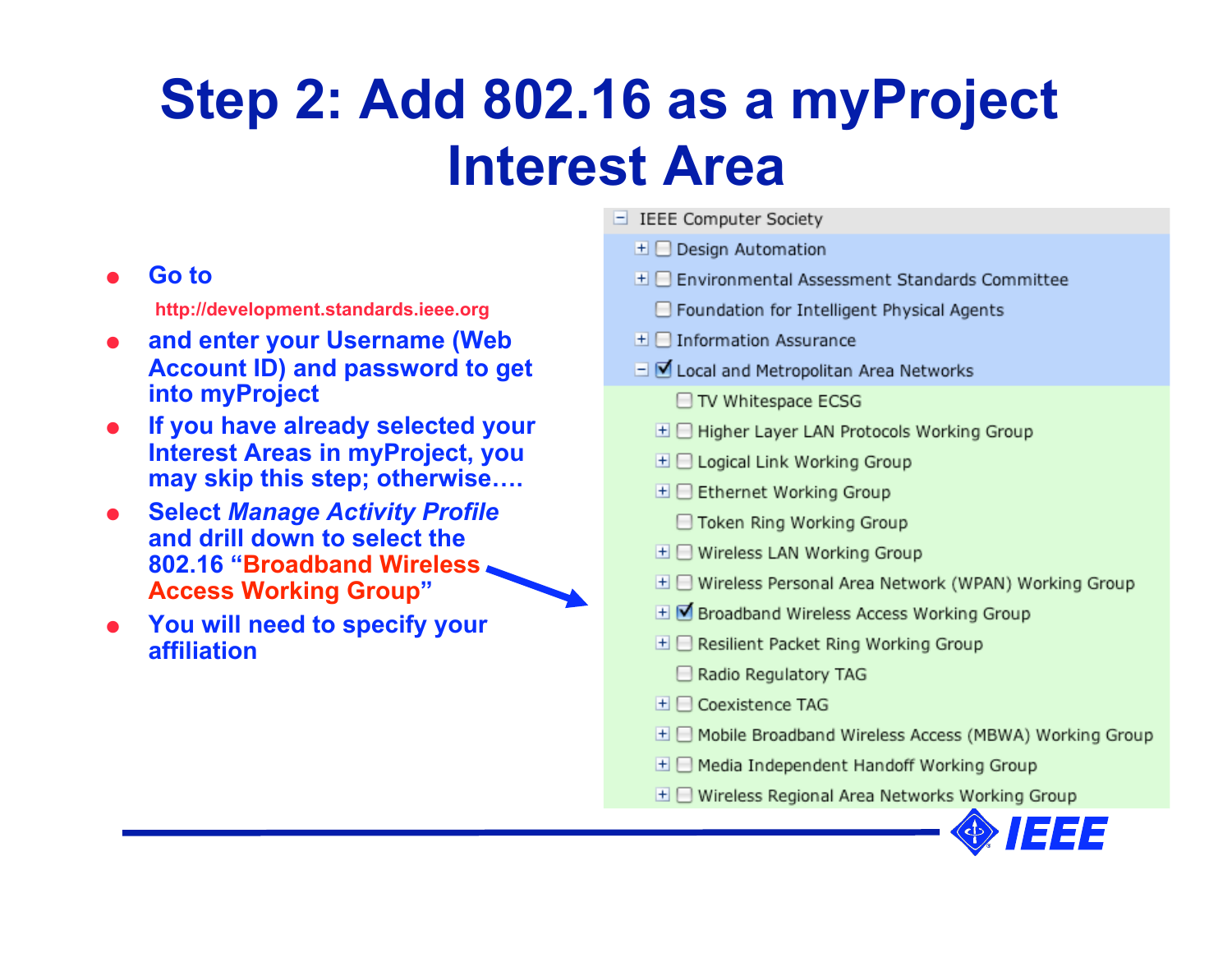# **Step 3: Log onto IMAT**

- **Go to IMAT using** 
	- **[<http://attendance.wirelessman.org>](http://attendance.wirelessman.org)**
- **Log in with** 
	- **your IEEE Web Account User ID**
	- **your IEEE Web Account password**
- *Note: You can enter your IEEE Web Account Email Address instead of your IEEE Web Account User ID; you don't need to enter both*

| 크크크                                                                                                                                                                   | <b>IEEE Attendance Tool</b> |  |  |  |  |  |  |  |
|-----------------------------------------------------------------------------------------------------------------------------------------------------------------------|-----------------------------|--|--|--|--|--|--|--|
|                                                                                                                                                                       |                             |  |  |  |  |  |  |  |
| <b>HOME</b><br>Mon 20-Apr-2009 16:51:11 EST<br>Guest                                                                                                                  |                             |  |  |  |  |  |  |  |
| Login Page                                                                                                                                                            |                             |  |  |  |  |  |  |  |
| Welcome to the IEEE Attendance Tracking system. This system provides onsite<br>attendance tracking integrated with the IEEE myProject™ system.                        |                             |  |  |  |  |  |  |  |
| This system now requires you to log on using your IEEE Web Account information. If you<br>do not yet have an IEEE Web Account, you need to get one before proceeding. |                             |  |  |  |  |  |  |  |
| You must enter either your IEEE Web Account User ID or Email Address, and Password.                                                                                   |                             |  |  |  |  |  |  |  |
| <b>IEEE Web Account User ID:</b>                                                                                                                                      |                             |  |  |  |  |  |  |  |
|                                                                                                                                                                       |                             |  |  |  |  |  |  |  |
| IEEE Web Account Email Address:                                                                                                                                       |                             |  |  |  |  |  |  |  |
| Password:                                                                                                                                                             |                             |  |  |  |  |  |  |  |
|                                                                                                                                                                       |                             |  |  |  |  |  |  |  |
|                                                                                                                                                                       | Localn                      |  |  |  |  |  |  |  |
|                                                                                                                                                                       |                             |  |  |  |  |  |  |  |
|                                                                                                                                                                       |                             |  |  |  |  |  |  |  |
|                                                                                                                                                                       |                             |  |  |  |  |  |  |  |
| Copyright @ 2007-2009 IEEE                                                                                                                                            |                             |  |  |  |  |  |  |  |

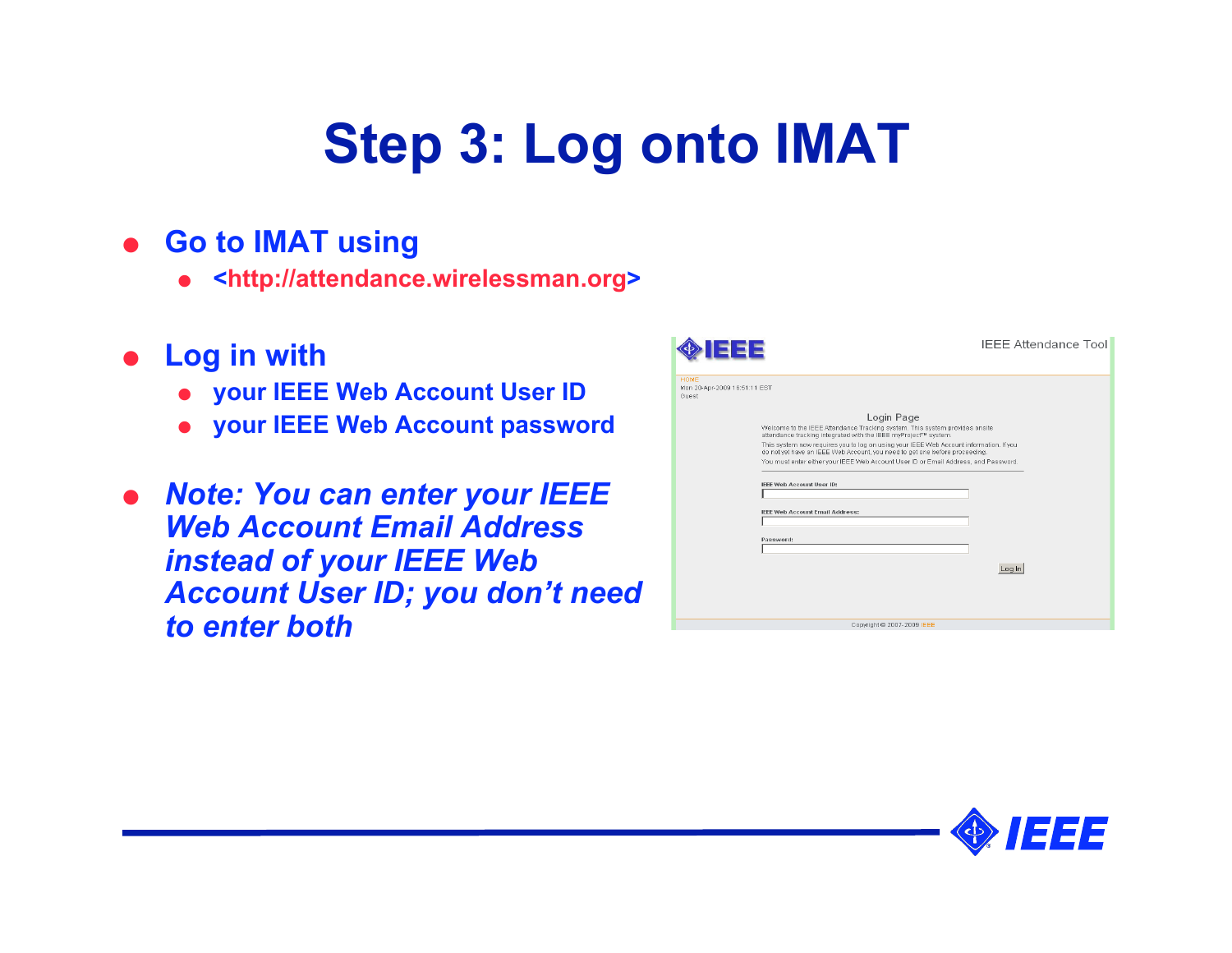### **Step 4a: Register Your Attendance**



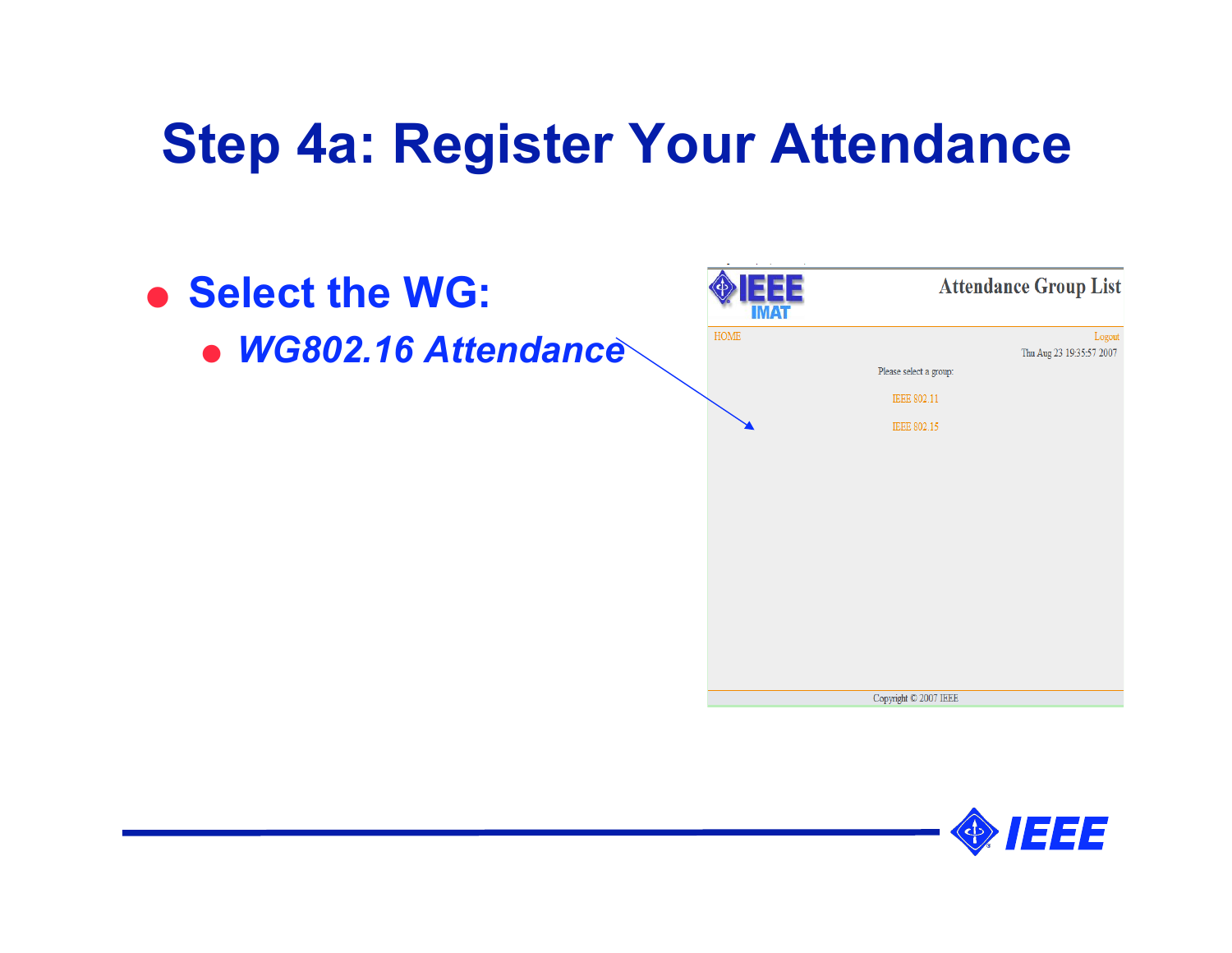## **Step 4b: Select the Breakout**

- **Select the Day and Breakout you are attending and update the screen** 
	- **Note that you will only be able to click a single button in the active timeslot column for the current day**
	- **Once updated, the column will turn green and your selection will be locked in.**
	- **Selections may not be changed once the timeslot closes**
- **Repeat Step 4 for each distinct breakout you attend**

|                      |             |  |                                                                                                    |     | BOOTH VALUED VIOLENCE WARDER WITH THE LAND |  |             |     |  |  |             |  |  |  |             |  |  |  |
|----------------------|-------------|--|----------------------------------------------------------------------------------------------------|-----|--------------------------------------------|--|-------------|-----|--|--|-------------|--|--|--|-------------|--|--|--|
| MON                  | TVE         |  |                                                                                                    | WED |                                            |  |             | ĪHJ |  |  | FR          |  |  |  | SAT         |  |  |  |
| 20-Apr-2009          | 21-Apr-2009 |  | 22-Apr-2009                                                                                        |     |                                            |  | 23-Apr-2009 |     |  |  | 24 Apr-2009 |  |  |  | 25-Apr-2009 |  |  |  |
| Schedule             |             |  | 7:00 8:00 9:00 10:00 11:00 12:00 13:00 14:00 15:00 16:00 17:00 18:00 19:00 20:00 21:00 22:00 23:00 |     |                                            |  |             |     |  |  |             |  |  |  |             |  |  |  |
| Tues Eve Meeting     |             |  |                                                                                                    |     |                                            |  |             |     |  |  |             |  |  |  |             |  |  |  |
| Tues Morning Meeting |             |  |                                                                                                    |     |                                            |  |             |     |  |  |             |  |  |  |             |  |  |  |
|                      |             |  |                                                                                                    |     |                                            |  |             |     |  |  |             |  |  |  |             |  |  |  |

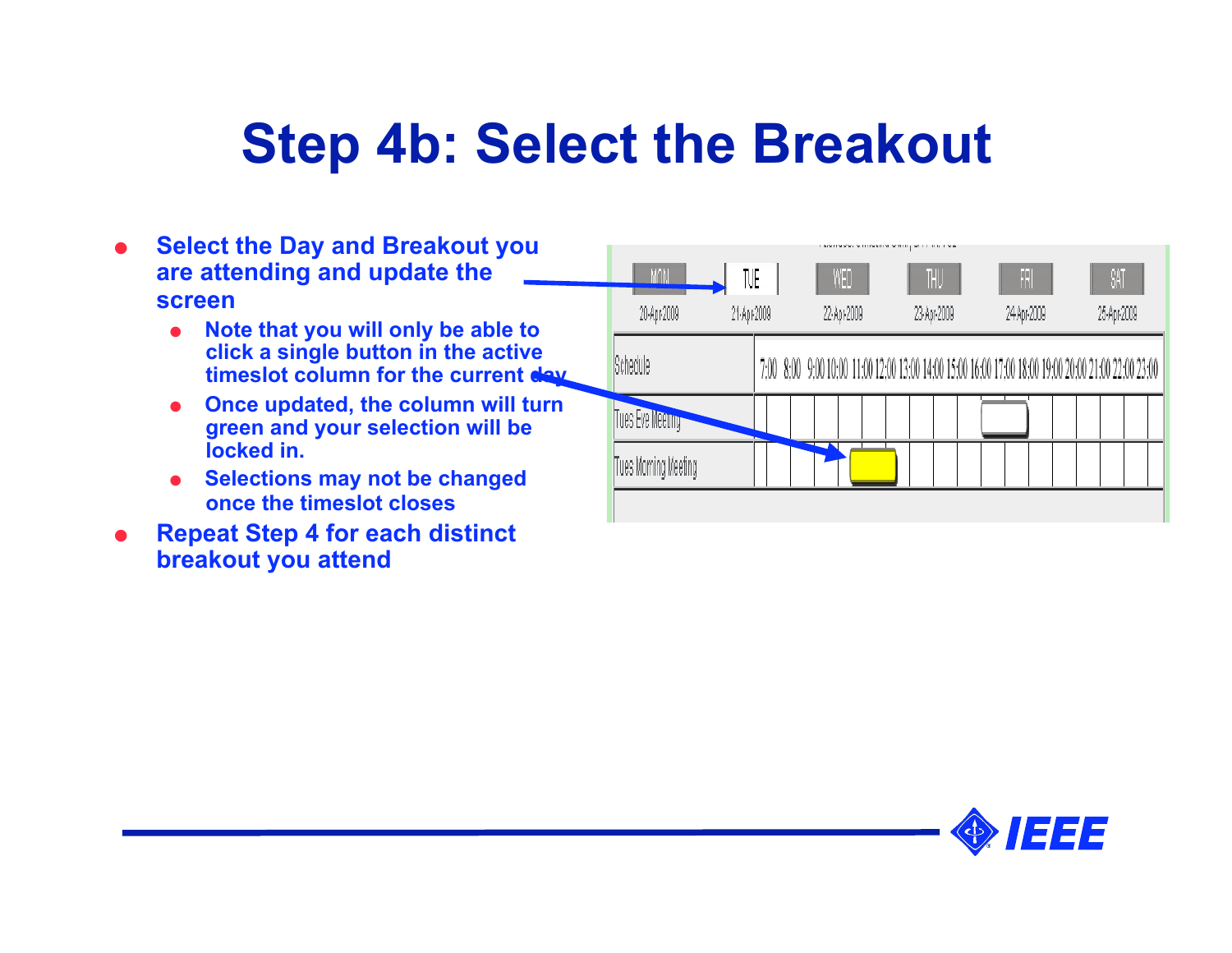# **Step 4b: Supply your Affiliation**

- **You** *must* **provide an in order to receive credit for your attendance.**
- **You will be asked your affiliation once for the WG and once again for each unique TG or SG you attend. Start typing your affiliation/ company name and either choose from the dropdown list or continue typing to add.**

| <b>&gt;IEEE</b>                                                                                                                                                           | Additional Informatior |
|---------------------------------------------------------------------------------------------------------------------------------------------------------------------------|------------------------|
|                                                                                                                                                                           |                        |
| HOME >> ATTENDANCE<br>Tue 21-Apr-2009 10:47:05 EST                                                                                                                        | Manage Logou           |
| Christina Sahr                                                                                                                                                            |                        |
|                                                                                                                                                                           |                        |
| Instructions                                                                                                                                                              |                        |
| Start typing your affiliation below. If your affiliation shows up on the list you may choose it, otherwise keep typing your affiliation for it to be<br>recorded.         |                        |
| Working Group Affiliation                                                                                                                                                 |                        |
| You do not currently have an affiliation declared for this working group. Please enter your affiliation for "1694_WG" and click on "Submit" at<br>the bottom of the page. |                        |
| Affiliation:<br>▼                                                                                                                                                         |                        |
| <b>SUBMIT</b>                                                                                                                                                             |                        |
|                                                                                                                                                                           |                        |
|                                                                                                                                                                           |                        |
|                                                                                                                                                                           |                        |